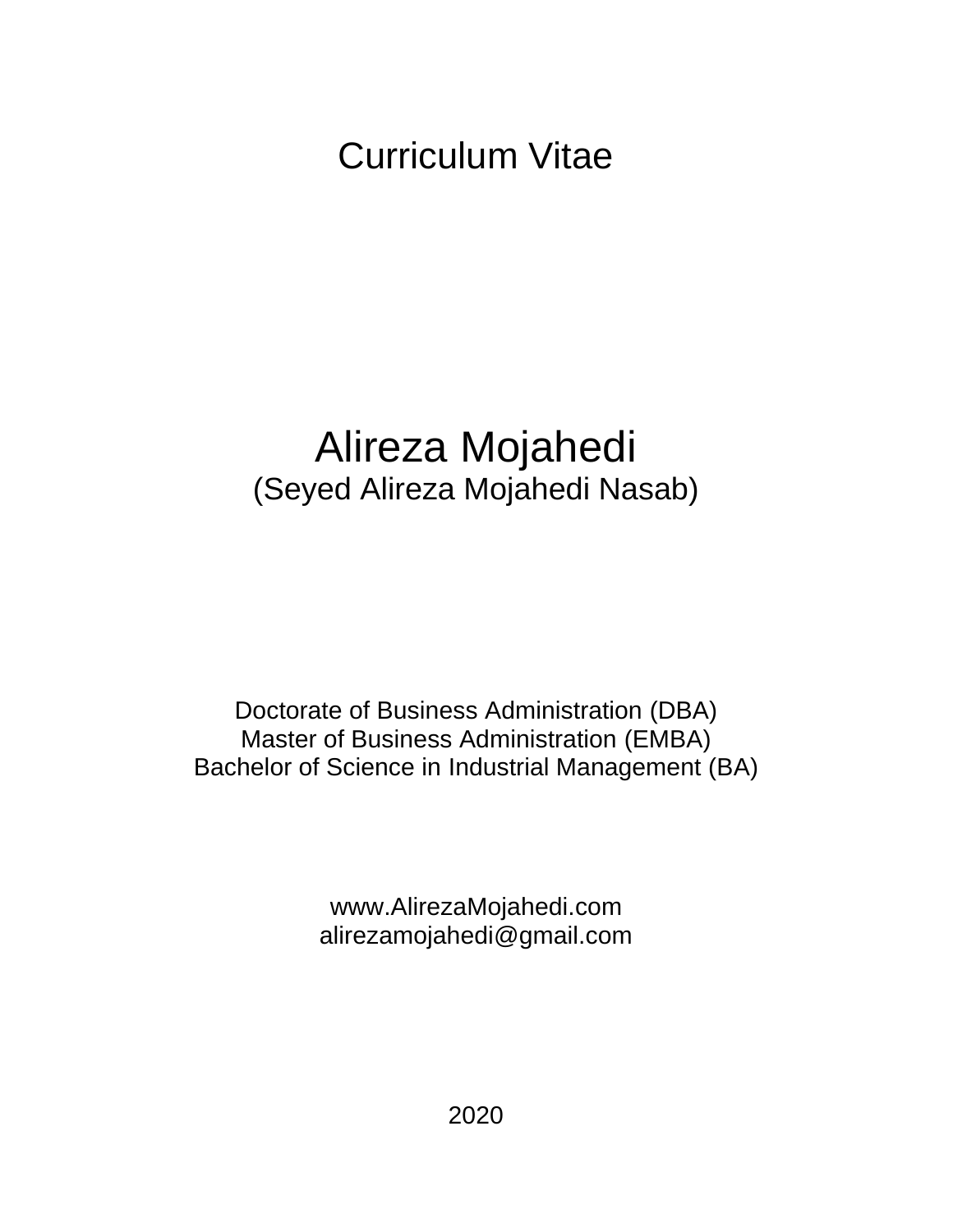

Male, 49, Married

Mobile:(+98) 912 102 2857 Email: alirezamojahedi@gmail.com Web :www.AlirezaMojahedi.com Linkedin: www.linkedin.com/in/alirezamojahedi

## Alireza Mojahedi (DBA) 2020

**Summary** 

| <b>Profile:</b> |
|-----------------|
|-----------------|

- **Nationality Iranian**
- *Current Location* Tehran, Iran
- *Salary Expectation* Not Specified/Negotiable

## **Curriculum Vitae "CV"**

With more than 25 years of experience and Systems Approach in Leadership I have demonstrated excellent skills in Business Head, Management and Leadership, e-Business and e- Commerce (B2B, B2C, and C2C) & Omni-Channel (OCM), Production, Service Management, CRM, Innovation in Business and Services, Business Development, Sales and Marketing, FMCG and Quality Management as CEO or Business Head or adviser of directors.

My core competency is my holistic systems approach to the business, team empowerment and my strong background experiences in leadership and general management of the business.

I always reach customer satisfaction by satisfied employees as empowered seamlessly and harmonic sections and my methodology is Management by Values to Managing Hearts of people.

Due my strong background and achievements in successfully e-Business/e-Commerce projects and innovative using of e-Business/e-Commerce potentials and creating efficiencies in identifying gaps in business presses, I am confident my skills would be an asset to your company and I, as a member of team, am sure we can make big changes and deep grow in business.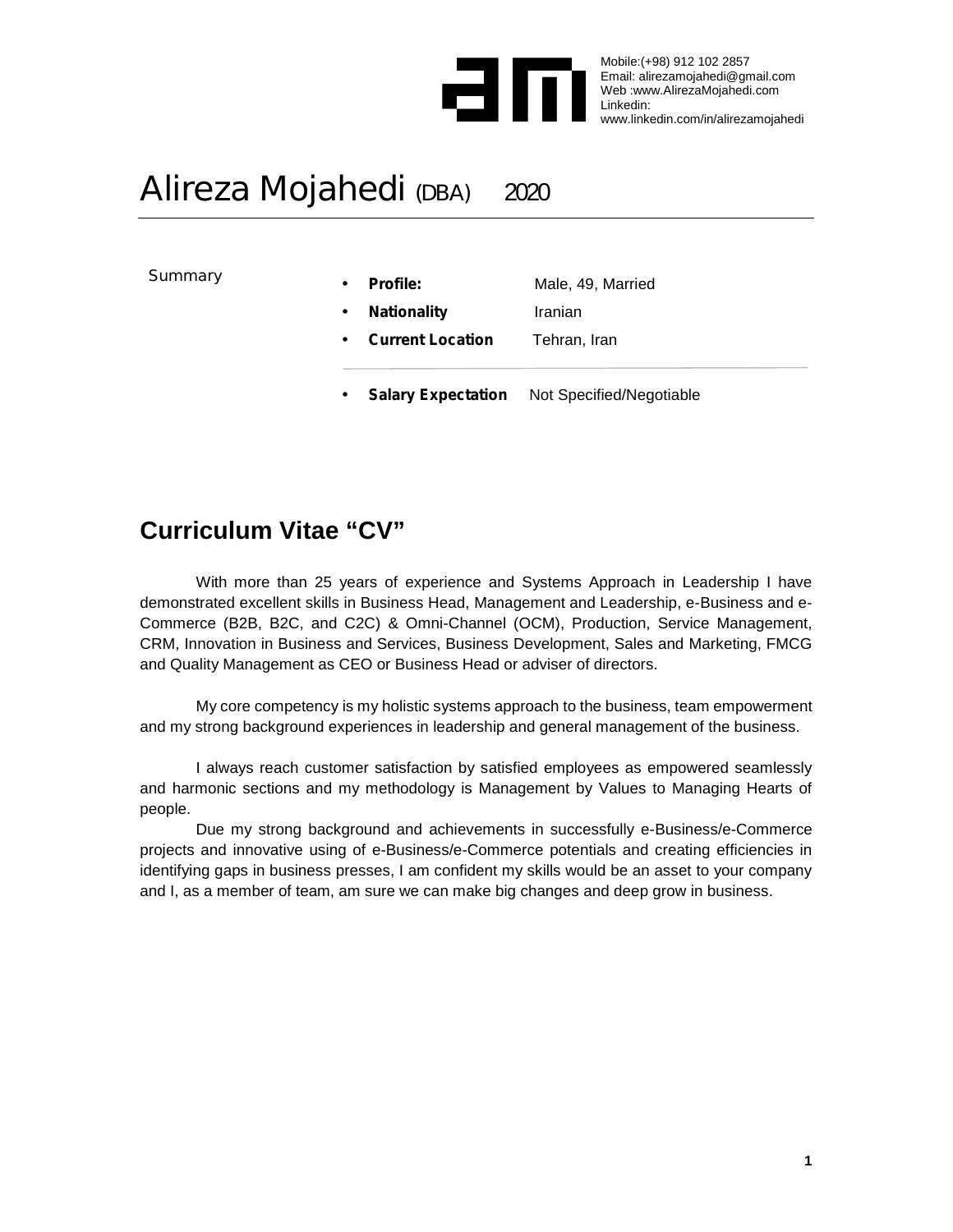| Contact<br>Information             | <b>Virtual Card</b><br>Direct address:<br>Unit No.8, 3rd Floor, No.21<br>Malekian St., Mahshahr Ave.,<br>Postal Code: 1584785719<br>Tehran - Iran<br>Tel: (+98 21) 86070553<br>Mobile: (+98) 9121022857<br>Email: alirezamojahedi@gmail.com<br>Web: www.AlirezaMojahedi.com                                                                                                                                                                                                                                                      |
|------------------------------------|----------------------------------------------------------------------------------------------------------------------------------------------------------------------------------------------------------------------------------------------------------------------------------------------------------------------------------------------------------------------------------------------------------------------------------------------------------------------------------------------------------------------------------|
|                                    | $\bigcirc$ (in (f) $\bigcirc$ (c)<br>@alirezamojahedi                                                                                                                                                                                                                                                                                                                                                                                                                                                                            |
| Summary<br>Statement               | 1971<br>Birth in Tehran - Iran (19.09.1971)<br>٠<br>Father's profession: Retired. Doctorate of Pharmacology,<br>٠<br>Former Managing Director of Azarlab Co (producer of medical<br>equipment's products)<br>Mother's profession: Retired. Doctorate of Nursing and<br>٠<br>Midwifery. Former Head Nurse of Public Hospital                                                                                                                                                                                                      |
|                                    | 2020<br>Doctorate in business administration (DBA) - Tehran<br>٠<br>Founder of eBiziner.com an E-Business and E-Commerce<br>٠<br>provider.<br>Founder and Member of board of Abretsan.com – Cloud<br>٠<br>computing SaaS<br>Top 5 in IMI and IMIDRO's Exam of 500 World Class<br>٠<br>Managers Development Program<br>More than 25 years' experience in Leadership and<br>٠<br>Management and e-Business, e-Commerce, lecturing in field<br>of management and publish different articles in management<br>and marketing journals |
| Education and<br>Activities        | 2014 - Doctorate of Business Administration (DBA), ElmiKarbordi<br>University by Bahar business school<br>2007 - Master of Business Administration (MBA), Industrial<br>$\bullet$<br>Management Institute (IMI)<br>1996 - Bachelor of Science in Industrial Management - Azad<br>٠<br>University in Tabriz<br>1989 - High school diploma in field of science 1989 Tabriz - Iran.<br>$\bullet$                                                                                                                                    |
| Activities and<br>work experiences | eBiziner.com<br>٠<br>Dec 2020 - till today<br>Winnipeg-Canada<br><b>Founder - President</b><br>eBiziner.com is an bootstrap startup to help SME business<br>owners start their own business and e-Commerce on the internet<br>and provide their services and products online. Web services as                                                                                                                                                                                                                                    |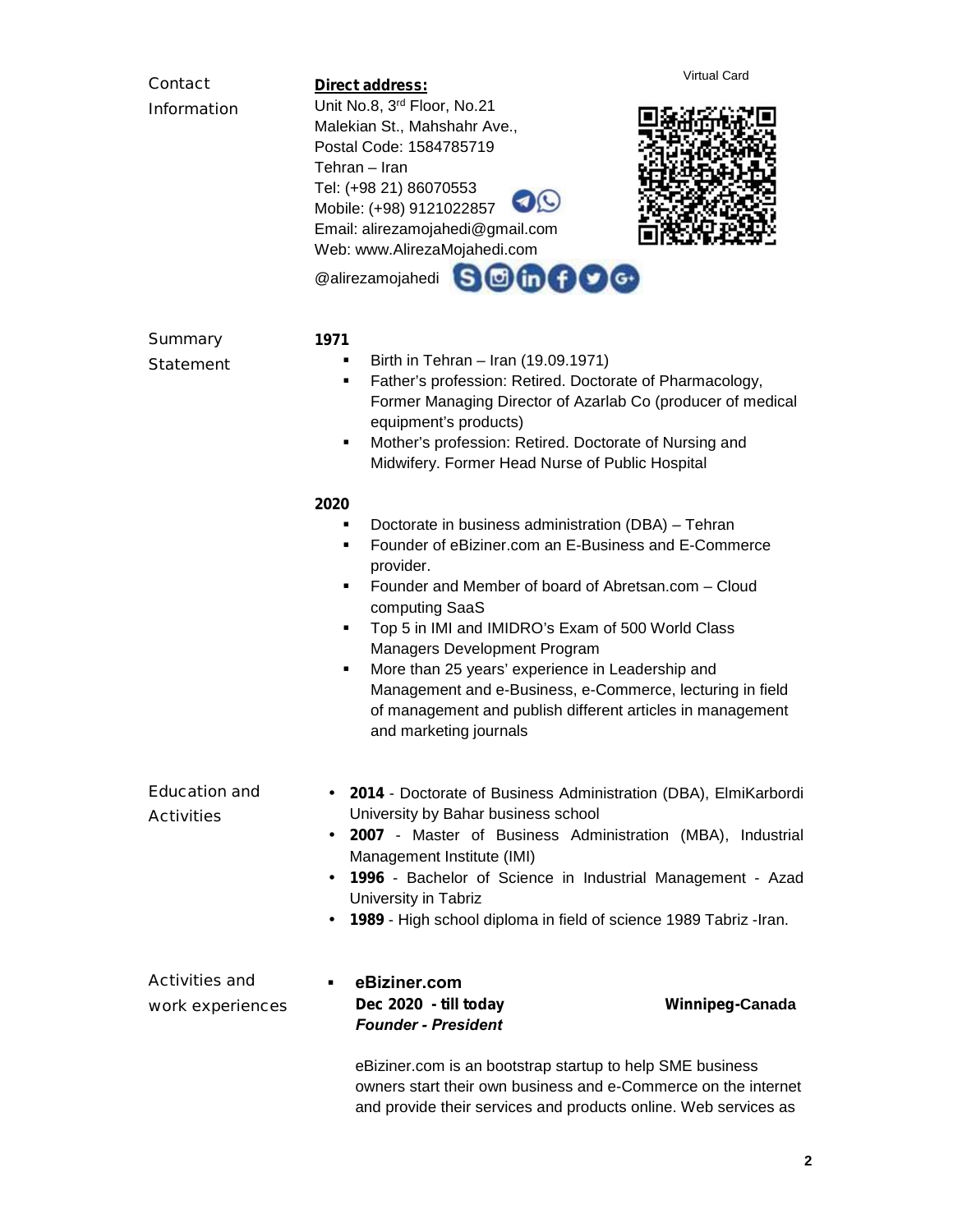like as Website Builder, Hosting and Domain name registration and online web software add-ons and hardware equipment's and services are our products and services.

### **e-Business and e-Commerce Founder / Co-Founder / Manager / Advisor** *Apr 1995 - till today* **Tehran-Iran** *Consulting/Business Architect*

As a pioneer in e-business environment in Iran from 1993, with more than 25 years' experience, I advised and consultant more than 36 e-Business/e-Commerce projects of entrepreneurs and companies CEO's in e-Business, e-Commerce (B2B, B2C, C2C) e-Business, e-Commerce (B2B, B2C, C2C) solutions and platforms and fulfillment operations, Omnichannel and e- Marketing fields.

Main achievements:

- Building e-Reservation system by BBS and GW-Basic for sales agents in My Caspian Airline sales region in 1996

- Building First Iranian Banner Exchange system with friends in 2000

- Building one of the first Iranian e-Shops for RadanTahrir paper products in 2001

- Building First Iranian Affiliate Program system for Radan and named it "Hamkari Dar Foroush" because in the market we called re-sellers selling as "Hamkar selling" in 2001

- Building First WAP site for Radan by Mobile Data network at wap.radan.ir in 2003

- Building the first Iranian e-Shop Builder with friends in Satcom Co. in 2004

- Building IranPasaj as First Iranian e-marketplace for selling all Iranian e-shops products who built their e-shops with our builder in one place in 2004

- Building Paper Miles Service! as like as Airlines mileage service for Radan papers costumers in 2005

- Building First Iranian Print-On-Demand service for printing Online and On-demand orders in 2005. It was a hard successful project because Continuous papers are printing by Roll to Roll offset printing systems.

- Building First Products Subscription Service in 2007 -

Costumers gets products in scheduled times

- Building First Iranian Web site Builder as a CMS with friends in Satcom Co. in 2008

- Advising e-Commerce PPS Solutions and Social Commerce and Omni Channel for Small, Medium and Enterprise businesses from 2011

- Mobile Application for paper rolls converting calculation in 2013

- Advising e-Commerce and Social Commerce and Omni

Channel Solutions for an Airline of Middle East 2018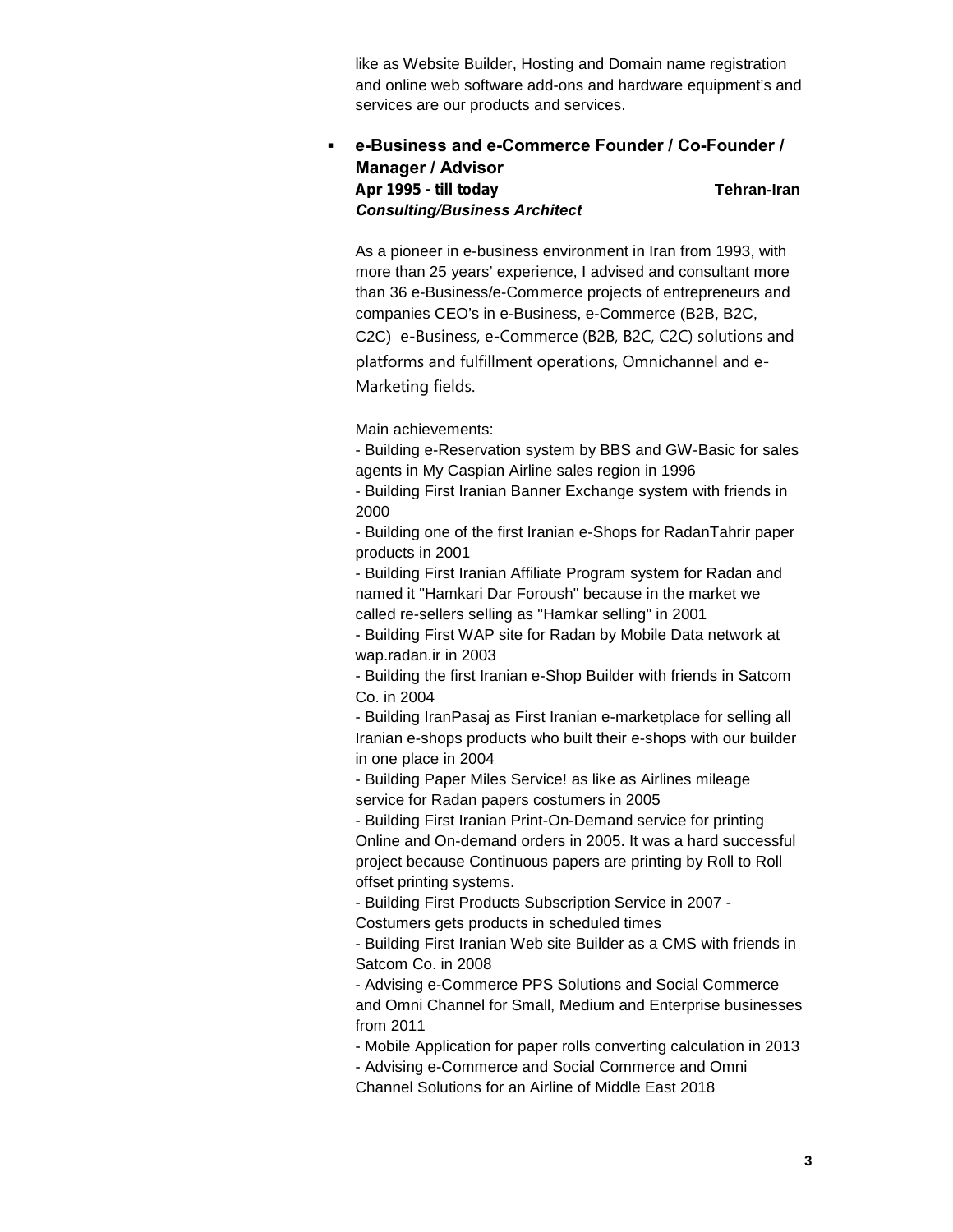- Advising e-Commerce and Social Commerce and Omni Channel Solutions for businesses by Trends.

 **eKasabe.com** *Jul 2020 – Dec 2020* **Tehran-Iran** *Founder - CEO*

eKasabe.com is an bootstrap startup as e-Commerce solution provider and e-Commerce marketplace After observing several consecutive encounters between the

judiciary and the platforms and their managers, I realized that there is practically no law to support the platforms, and starting this business will put a lot of risk on me and my family, so immediately after that, I stopped the project

### **Systemgroup-Sepidz Co** *Feb 2020 – June 2020* **Tehran-Iran** *COO*

The Chief Operating Officer at Systemgroup-Sepidz HoReCa software solutions company.

Sepidz co. is a leading Restaurant and Caffee software solution provider for near 20 years in Iran. Systemgroup Co. as a big shareholder of Sepidz is the leading and biggest famous Iranian software company.

The second-in-command and responsible for the efficiency of business at the company.

The COO role is a key member of the senior management team, reporting only to the Chief Executive Officer (CEO). Maintaining control of diverse business operations, so he is expected to be an experienced and efficient leader. The goal of the COO position is to secure the functionality of business to drive extensive and sustainable growth.

### Responsibilities:

- Design and implement business strategies, plans and procedures

- Set comprehensive goals for performance and growth
- Establish policies that promote company culture and vision
- Oversee daily operations of the company and the work of executives (IT, Marketing, Sales, Finance etc.)

- Lead employees to encourage maximum performance and dedication

- Evaluate performance by analyzing and interpreting data and metrics

- Write and submit reports to the CEO in all matters of importance

- Assist CEO in fundraising ventures

- Participate in expansion activities (investments, acquisitions,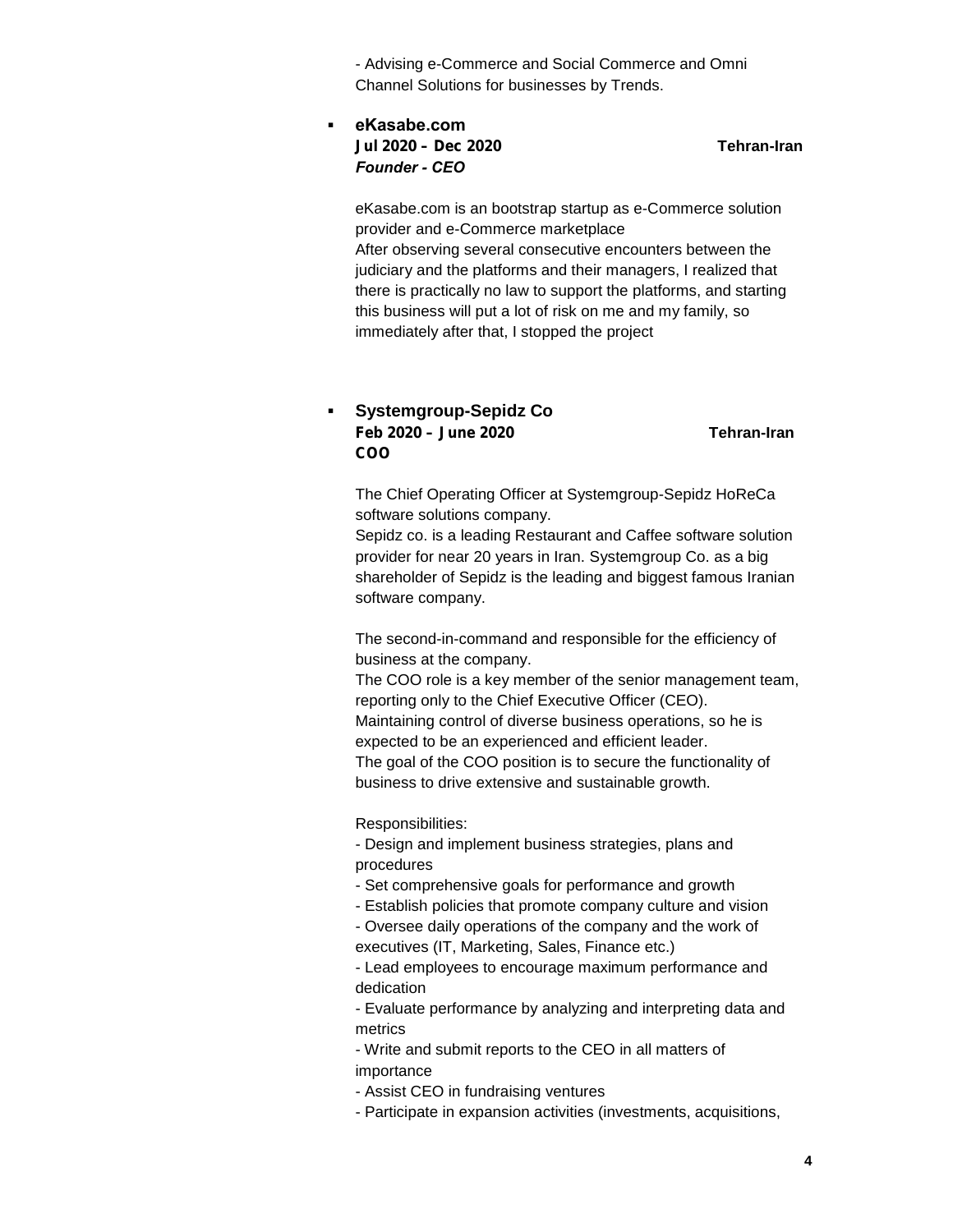corporate alliances etc.)

- Manage relationships with partners/vendors

Board members offered CEO position to me but because of current CEO was the founder of this company I didn't accept that offer because I find that It will be great damage to the organization if CEO become Sales Director and tried to get their acceptance to keep him in that position. At the year 2020 by Corona (Covid-19) virus effect on restaurant and coffee industry, near 40% of market size reduced and need to stay economic, there wasn't need to grow management team by the other professional skilled person and finally, I decide to leave the company.

### **Industrial Management Institute (IMI)** *Oct 2008 - till today* **Tehran-Iran** *Visiting Proffessor*

IMI, is one of the famous and oldest institutes in Management development, Training and Consulting in Iran. As a visiting Prof. in IMI, I am teaching in some courses of MeBA (Master of e-Business Administration) programs and short courses of management such as:

- Systems thinking
- e-Business, e-Commerce Management
- Service Management
- Marketing Management
- Digital Marketing/Inbound Marketing
- Pricing
- **Abretsan** (KTE Co.) *Apr 2018 – Today* **Tehran-Iran** *Co-Founder and Member of board*

I advise leading of Abrestan product as a member of board at KTE Co.

### *Dec 2016 – Apr 2018* **Tehran-Iran** *CEO and Founder*

This company is a new startup active in Cloud computing SAAS solutions Over Iran.

Cloud Accounting, online fax and Cloud Hosting are ready for launch.

Reporting to Chairman and managing company with 12 personnel mostly software programmers till project complete and we are going to start marketing and presentation progress and I am responsible for:

- Build strategies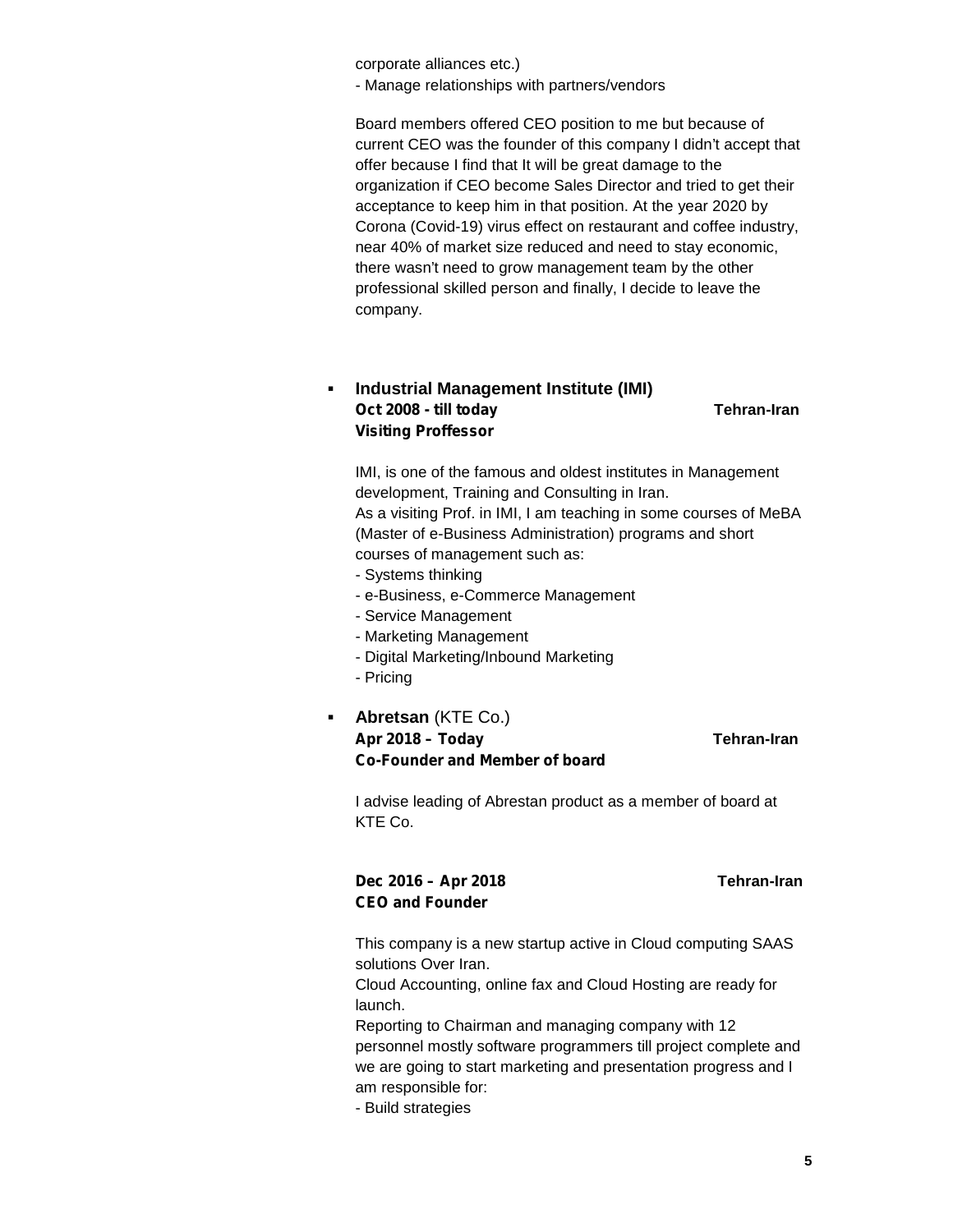- Managing projects of production
- Making the structure of the company
- Defining workflows and processes
- Launching products

Main achievements:

- Designing and launching integrated user account for all services

- We defined integrated services as Self-service for customers

- We defined new marketing methods for selling products in both e-commerce and physical points of sales.

- We completed tasks of projects just in time with the defined budget.

It owned by KTE Co. and merged as a new product line in Apr 2018.

### *Jul 2015 – Jun 2016* **Tehran-Iran** *Founder*

e-Shop Builder project stops for finding some investors after platform reached to 70%.

### **Gheyas Software Co**. *May 2016 –Dec 2016* **Tehran-Iran** *CEO*

This company was in Accounting software production and need to go to the SME market. Owners and members of the board of one of Accounting Software's company decided to divide it into three independent companies. I was selected as a CEO of one of those companies named Gheyas co with 40 personnel that our main target market was SMEs and reporting to the chairman. Their structure wasn't changed and they haven't enough resources to make such changes and can't have the flexibility of this type of business and finally decided to stop this program and merge all back.

Main achievements:

- I made teams by staff and we worked hard to:
- Repair organization behaviour
- Defining systems and methods
- Defining sales and marketing strategies, pricing methods
- Repairing retailers and Sales Representative relations
- Changing company behaviour in customers relationship
- We designed new packages and print materials for making a new image of the organisation
- We started Branding and branding strategies.
- We designed an e-Commerce B2B portal for resellers and also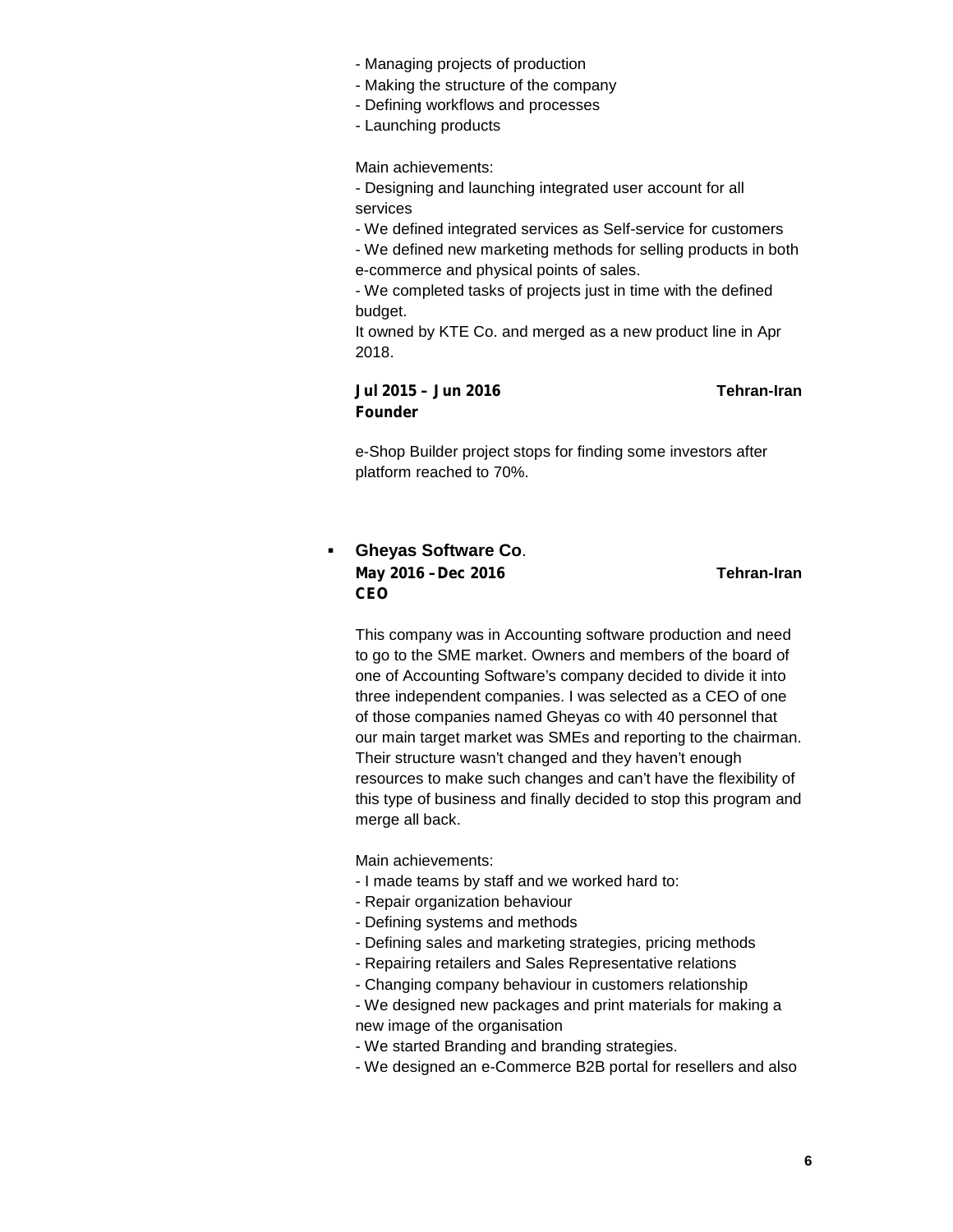B2C services over the website and also from inside of the software.

### **Radan Tahrir Co.** *Dec 1997 – Apr 2015* **Tehran-Iran** *CEO* **and** *Founder*

This company was in Paper industry. Started by paper converting and developed to paper coating. This company grows fast in paper industry and after 16 years we reaches from Paper conversion industry to paper coating industry.

Our main products was: Carbonles Papers in Sheet and Rolls,

Continues Computer Papers, Thermal/Plain Cash

register/POS/ATM rolls, Plotter Rolls and Labels.

I founded there is not growing opportunity for me in this business and I sold it to switch new business field.

Main achievements:

- Establishing one of the first 10 e-Shops in Iran and First Paper e-Shop in 1998

- Creating new innovative packaging in industry for Continues papers and Fax rolls that media talked about that.

- Creation first and only product subscription service for office paper products in 2002

- Creation Paper Miles Service! as like as airlines miles service for paper using credit in 2003

- Creation Print-On-Demand online printing service for continuous papers in 2003

- Creating first Paper Quality Guaranty service in country area in 2004

- Creating one of first WAP sites in Iran for text mobile devices

- Lunching Paper Calculator mobile App to do some calculations of paper rolls and sheets

- Developing Horizontally and Vertically in industry

- We gathered data and getting orders from 2400 re-sellers in 32 states.

- We were awarded company in many quality, excellence, Branding and customer satisfaction fields and our final award was selection in 100 Earth Friends companies.

### **Badrsun Co.** *Mar 2008 – Dec 2008* **Tehran-Iran** *Sales Director / Head of e-Commerce*

Badrsun was an exclusive distributor of Moulinex, Toshiba home appliances, Krups coffee machines and Aqua water dispensers and ice makers in Iran.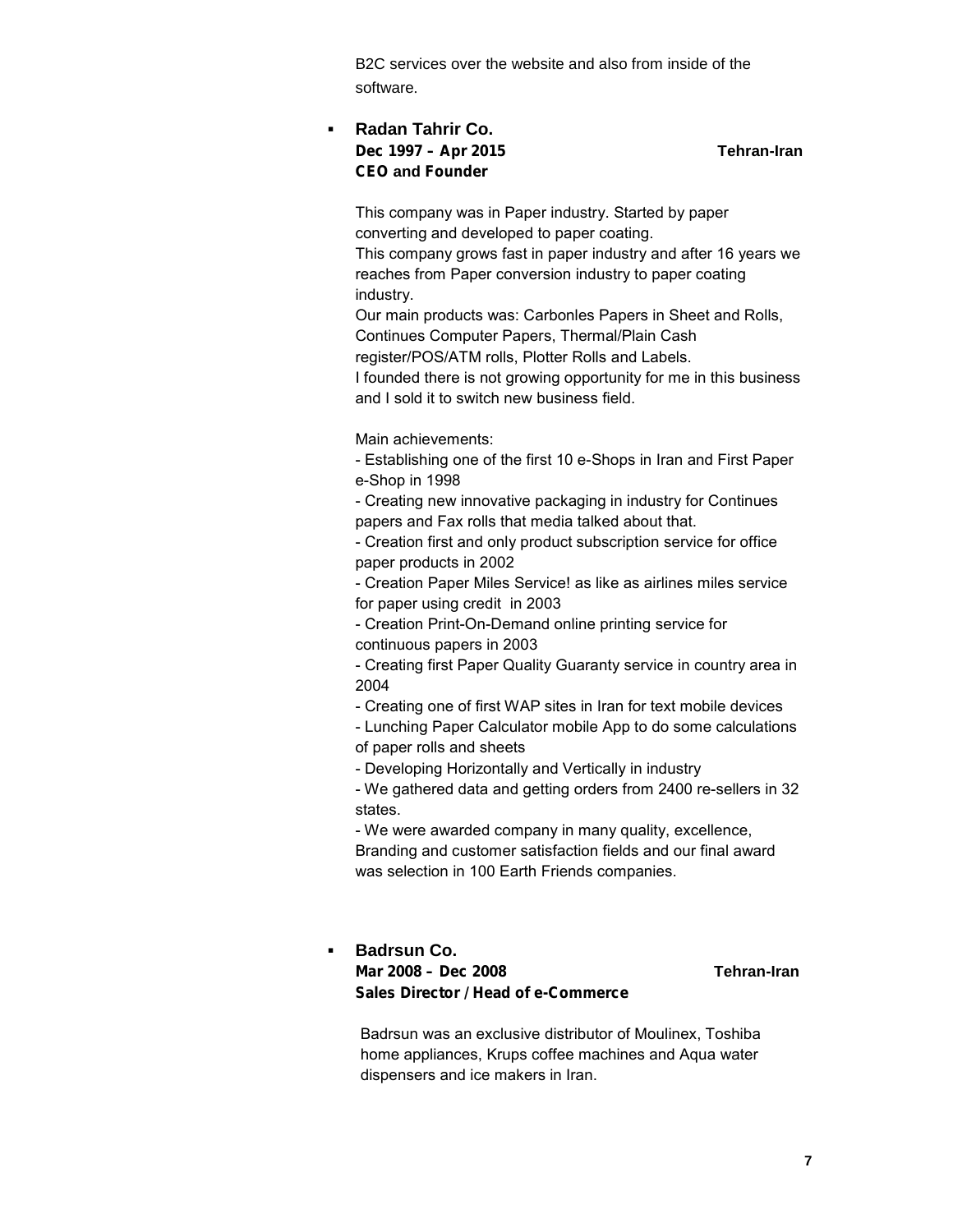I was invited by one of my Uni. Teachers to handle their problems in sales. I make one of the managers as head in RadanTahrir and joined them.

Reporting to Managing Director. My main role as Sales director was building retail and direct selling system.

It was a very good experience for me to work with a professional team especially with Mr Geramy as one of the famous entrepreneurs in Iran.

Main achievements:

- We designed new software systems to control any salesperson activities and targets to help them improve their activities and started making branches and delivery system. - We established new sales visiting control systems to covering all points of sales and re-sellers. (included our showrooms, our

staff in all 7 mega-chain hypermarkets and more than 1100 chain stores and also more re-sellers all around the country)

- We sold in all small and big chain stores and established our own e-shop and tried in merchandising programs with the Marketing Director.

- establishing an e-Commerce platform for Online B2C and B2B selling service with a phone sells service and SCM.

- Designing and establishing direct selling methods such as Online selling, Telephone Selling

### **Miran Tahrir Co. (Lyra)** *Sep 1996 – Oct 1997* **Tehran-Iran** *Sales and Marketing Manager*

This company was an exclusive sales agent of Germany based LYRA CO. in Iran in the stationary industry.

I started as Sales Manager of Iran branch of this company exclusive agency.

I decided to establish my own business and left there. I found that how personal prestige of any employers can help to brand and how much it is important.

Main achievements:

- I repaired retailer's relationship and making pricing policies, discounts policies and one by one site visit for each retailer state by state and we started our fast growing.

- I reached to huge sales amount in one year (14 times more than when I started).

### **Caspian Air Lines** *Nov 1995 – Jun 1996* **Tabriz-Iran** *Area Manager (North West Area of Iran)*

This company was an airline in passenger and cargo services by renting Russian Yakolov aeroplanes in Iran. As an Area manager, I was responsible for sales and operation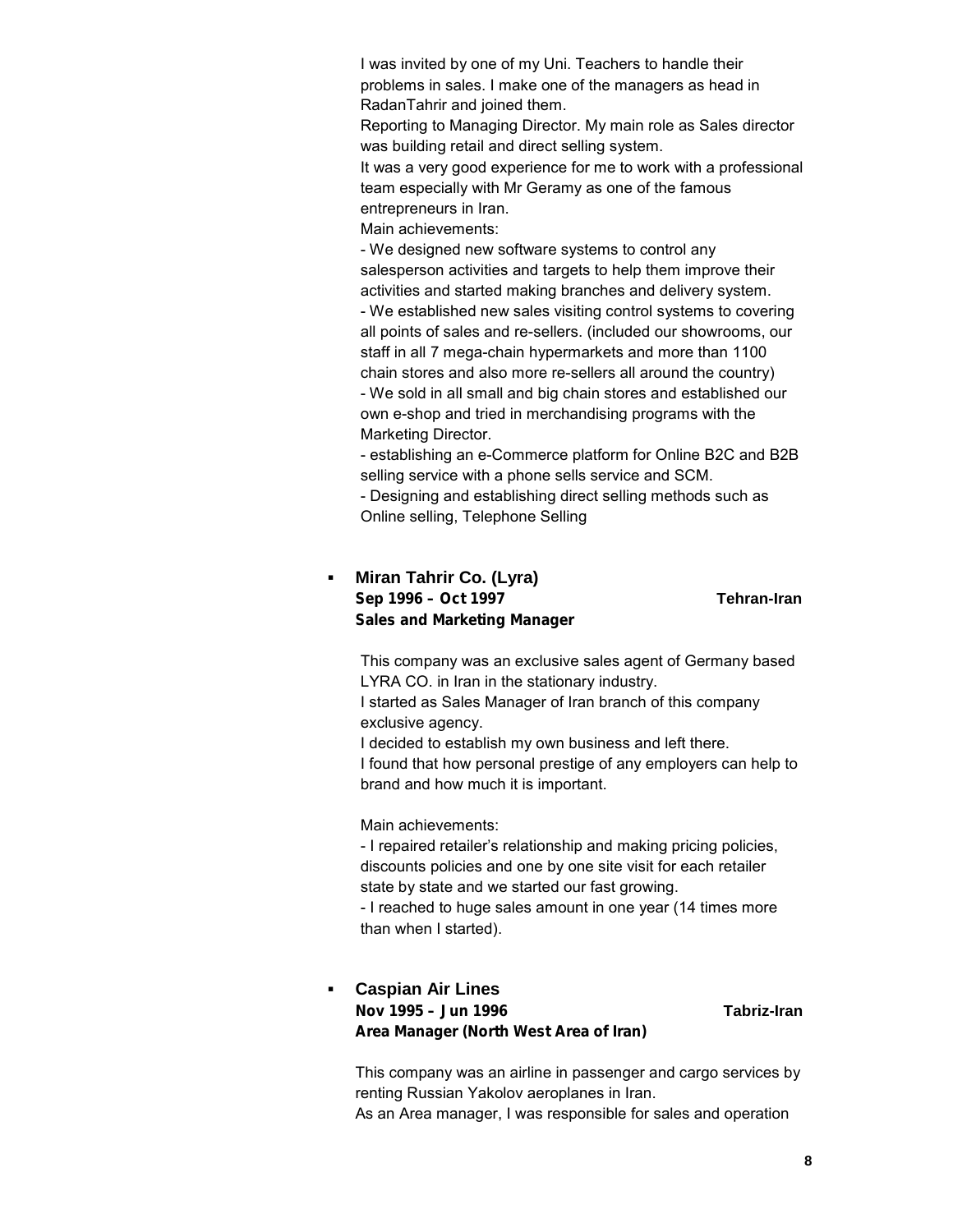in the North-West Area of Iran.

It was my first management experience.

By Gov. policies and changing it to the same price that was forced by gov. for all airlines, there were not competitive conditions and I had to left this business.

Main achievement:

- We increased flights number from 1 flight per Week to 3 flight per Day in only 4 months. I found how employers can be important to reach success.

- I built a sales network by travel agencies.
- I established new pricing

- I designed some documentary forms and tools in years that computer networks weren't available such as these days.

- We become famous in this region to On-Time flights and good service.

- Lunching my own designed seat reservation with ticketing on a BBS system for region sales agencies.

### **Azarlab Co** *Nov 1994 - Dec 1995* **Tabriz-Iran** *Internship*

This company was in disposable medical equipment production field such ad Urine bags and Syringes.

I, as productivity adviser, just tried to make some productivity in the production line.

Parallel activities and work experiences:

 **Freelance** *Mar 2008 - till today* **Tehran-Iran** *Lecturer*

Lecturing and Teaching e-Business, Digital Marketing, Marketing, Service Management

 **Iran Management Association** *Mar 2014 – Jun 2017* **Tehran-Iran** *Head of Commercial Dept.*

This association is one of the oldest (More than 60th years old) of Iranian scientific associations and elected as most active Iranian science association in last 8 years continuously with more than 1200 members in management fields.

Reporting to Secretary General. It was a great honour for me to working with Top managers and management professors in one association and established an active department in this society.

Main achievements: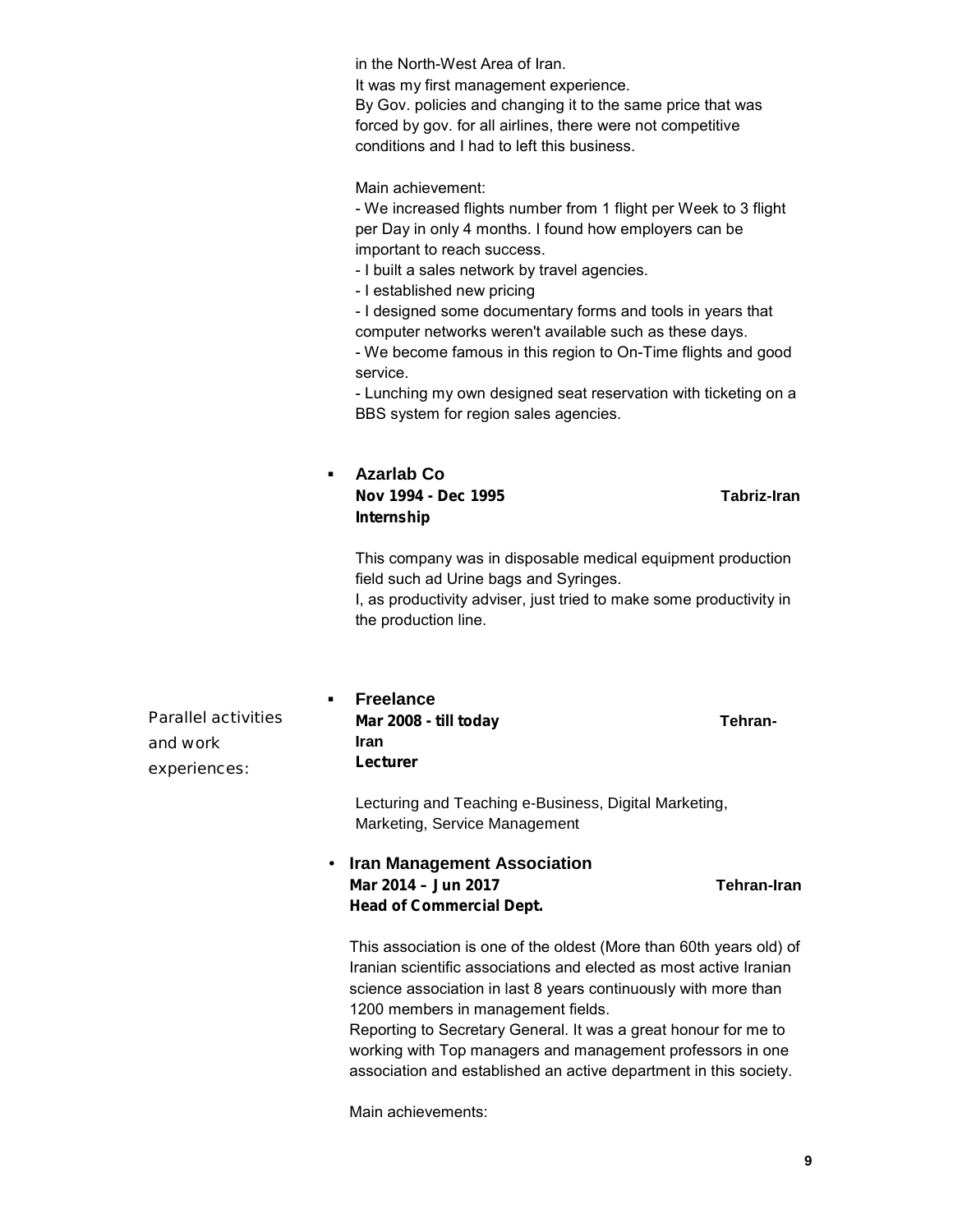|                                             | - I established this department and we could define the structure,<br>duties and strategies of this department.<br>- We also could define some educational programs, seminars,<br>lectures and consulting programs.                                                                                                                                                                                                                                                                                                                                                                                                                                                                                                                                                             |
|---------------------------------------------|---------------------------------------------------------------------------------------------------------------------------------------------------------------------------------------------------------------------------------------------------------------------------------------------------------------------------------------------------------------------------------------------------------------------------------------------------------------------------------------------------------------------------------------------------------------------------------------------------------------------------------------------------------------------------------------------------------------------------------------------------------------------------------|
| Consular and<br>specialist in fields<br>Of: | <b>Business Administration and Business Architecture</b><br>$\bullet$<br>Leadership, Strategic management, Systems management<br>$\bullet$<br>e-Business and e-Commerce (B2B - B2C), Digital Marketing<br>$\bullet$<br>Systems Thinking and Approach<br>٠<br>Marketing: Marketing management, Brand management, Pricing,<br>Service management, QM, CRM<br>Organizational quality management: adviser and auditor of ISO<br>9000, official examiner of EFQM, structure and process designing<br>Author and publisher of different management articles in different<br>$\bullet$<br>journals                                                                                                                                                                                     |
| The Presents and<br>Awards                  | • 2013 - Earth Friends Industries Ceremony. Tehran - Iran<br>• 2008 - The best selected article in 2 <sup>nd</sup> Six Sigma international<br>conference about the significance of systems thinking in quality<br>management. Tehran - Iran<br>• 2008 - Statue Award of Sigma in second Six Sigma International<br>Congress - Iran<br>2004 - Letter of commendation in 5 <sup>th</sup> quality Management<br>International congress. Tehran - Iran.<br>2006 - Selected Workshop of System thinking in first Six Sigma<br>$\bullet$<br>International congress. Tehran - Iran<br>2001 - Introduction in Abrar Newspaper as the Entrepreneur. Iran<br>٠<br>2001 - Letter of commendation from Iran Standard Organization<br>$\bullet$<br>regarding organizing Copy papers in Iran. |
| Interviews                                  | Please visit https://bit.ly/3dpqOUE for list of all media's interviews<br>(Magazines, TV's, Radios, Newspapers, etc,.)                                                                                                                                                                                                                                                                                                                                                                                                                                                                                                                                                                                                                                                          |
| The memberships                             | Associate Member of Iran Management association<br>٠<br>Associate Member of Iranian e-Commerce Scientific association<br>$\bullet$<br>Member of Iran Quality management association<br>٠<br>Member of Iran Consular management association<br>$\bullet$<br>Member of Iran management club<br>$\bullet$<br>Member of The Asia and Pacific Quality management<br>$\bullet$<br>organization<br>Member of The America System Dynamics association<br>٠                                                                                                                                                                                                                                                                                                                              |
| Researches and<br>scientific Studies        | Out sourcing model - Doctorate thesis 2014 - Tehran - Iran<br>$\bullet$<br>Factory less production - Master thesis 2007 - Tehran - Iran<br>٠<br>Evaluation of marketing and distributing network - 2002 - Iran<br>$\bullet$                                                                                                                                                                                                                                                                                                                                                                                                                                                                                                                                                     |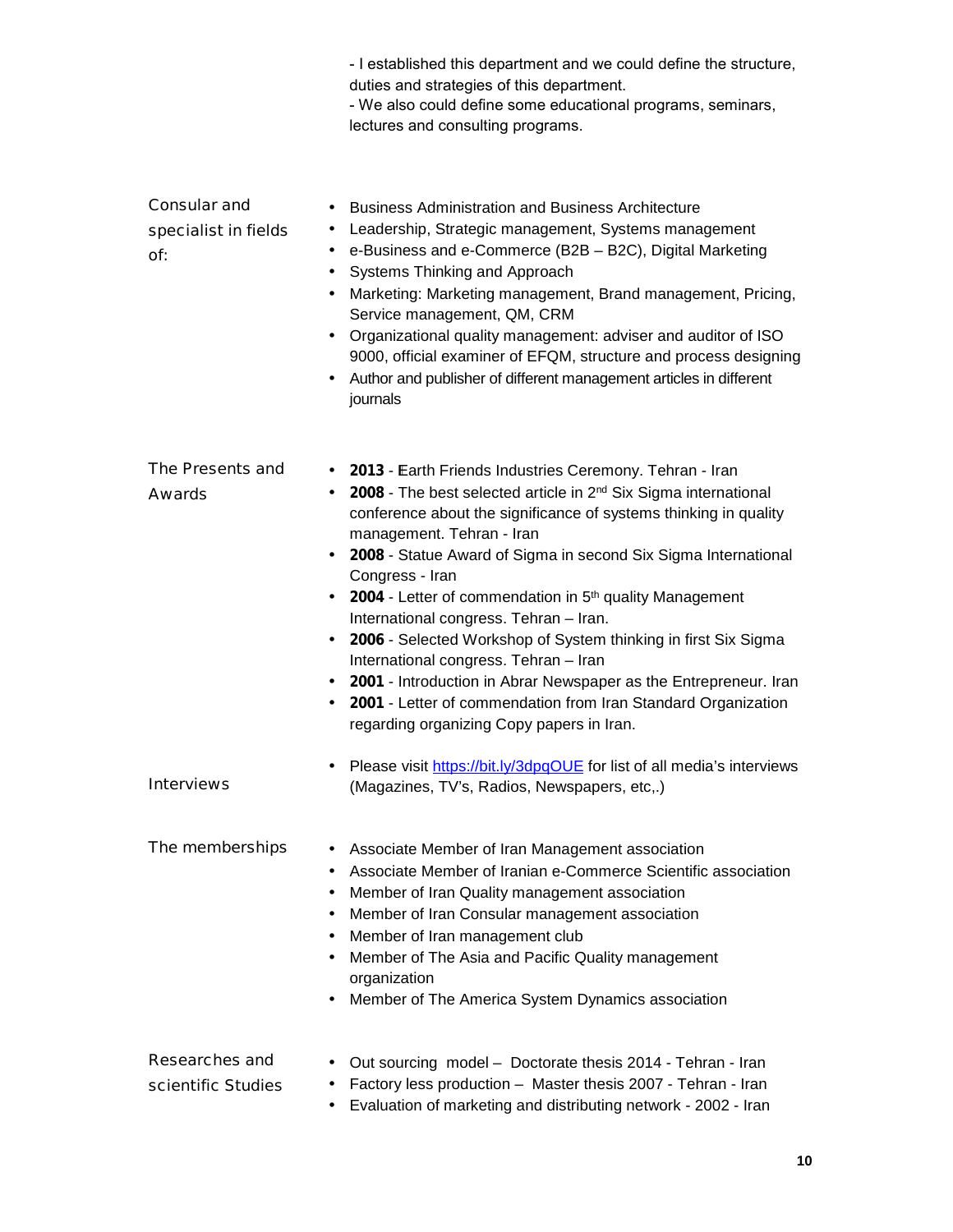|                                                          | Tiredness of stuff and employees - 1996 - Iran<br>The problems of Iranian industrials - Bachelor thesis 1996 - Iran<br>٠<br>Storekeeping system and its management 1995 - Iran<br>٠                                                                                                                                                                                                                                                                                                                                                                                                                                                                                                                                                                                                                                                                                                                                                                                                                                                                                                                                                                                                          |
|----------------------------------------------------------|----------------------------------------------------------------------------------------------------------------------------------------------------------------------------------------------------------------------------------------------------------------------------------------------------------------------------------------------------------------------------------------------------------------------------------------------------------------------------------------------------------------------------------------------------------------------------------------------------------------------------------------------------------------------------------------------------------------------------------------------------------------------------------------------------------------------------------------------------------------------------------------------------------------------------------------------------------------------------------------------------------------------------------------------------------------------------------------------------------------------------------------------------------------------------------------------|
| Publishes and<br>books                                   | Price and pricing methods (Printed)<br>$\bullet$<br>What about SEO? (e-Book)<br>٠<br>Carbonless papers technical guide (Printed)<br>$\bullet$<br>B2B - Electronic marketing (Under translating)<br>٠<br>Outsourcing model (Under printing)<br>٠<br>The pricing, All about price and pricing (Under printing)                                                                                                                                                                                                                                                                                                                                                                                                                                                                                                                                                                                                                                                                                                                                                                                                                                                                                 |
| Speeches in<br>Congresses                                | 2017 - Digital Transformation conference, Tehran - Iran<br>2016 – Change Management conference, Tehran – Iran<br>2014 – Workshop in 1 <sup>st</sup> International Brand Strategies<br>$\bullet$<br>conference, Tehran - Iran<br>2013 - Business Environment Analyze, Iran management<br>٠<br>Association, Tehran - Iran<br>2012 - Iran management Association, Tehran - Iran<br>$\bullet$<br>2009 - Business Environment and organization behaviors, 6th<br>management Conference, Tehran - Iran<br>2009 – Panel member of 1 <sup>st</sup> TPM conference, Tehran - Iran<br>٠<br>2008 - Second international Six Sigma congress, Tehran - Iran<br>٠<br>2008 - First national CRM Seminar - Tehran - Iran<br>2007 - First service management seminar (services after sealing)<br>٠<br>- Tehran - Iran<br>2007 - the Eighth quality management international conference -<br>Tehran – Iran<br>2006 - First problem solving and strategic in management<br>٠<br>international congress - Tehran - Iran.<br>2006 - first Six Sigma International Congress, Tehran - Iran<br>2006 - The Seventh quality management international congress -<br>Tehran – Iran<br>2001 - e-Marketing, Tehran - Iran |
| Articles in<br>Magazines and<br><b>Newspapers</b>        | 1996 - till today, More than 25 articles in management<br>magazines, journals and economic newspapers, Tehran - Iran                                                                                                                                                                                                                                                                                                                                                                                                                                                                                                                                                                                                                                                                                                                                                                                                                                                                                                                                                                                                                                                                         |
| The Scientific<br>courses and<br>workshops which<br>done | Price and pricing<br>$\bullet$<br>System Thinking<br>Service Management<br><b>Marketing Management</b><br>$\bullet$<br><b>Business Management</b>                                                                                                                                                                                                                                                                                                                                                                                                                                                                                                                                                                                                                                                                                                                                                                                                                                                                                                                                                                                                                                            |
| Language<br>speaking                                     | Farsi<br>English                                                                                                                                                                                                                                                                                                                                                                                                                                                                                                                                                                                                                                                                                                                                                                                                                                                                                                                                                                                                                                                                                                                                                                             |